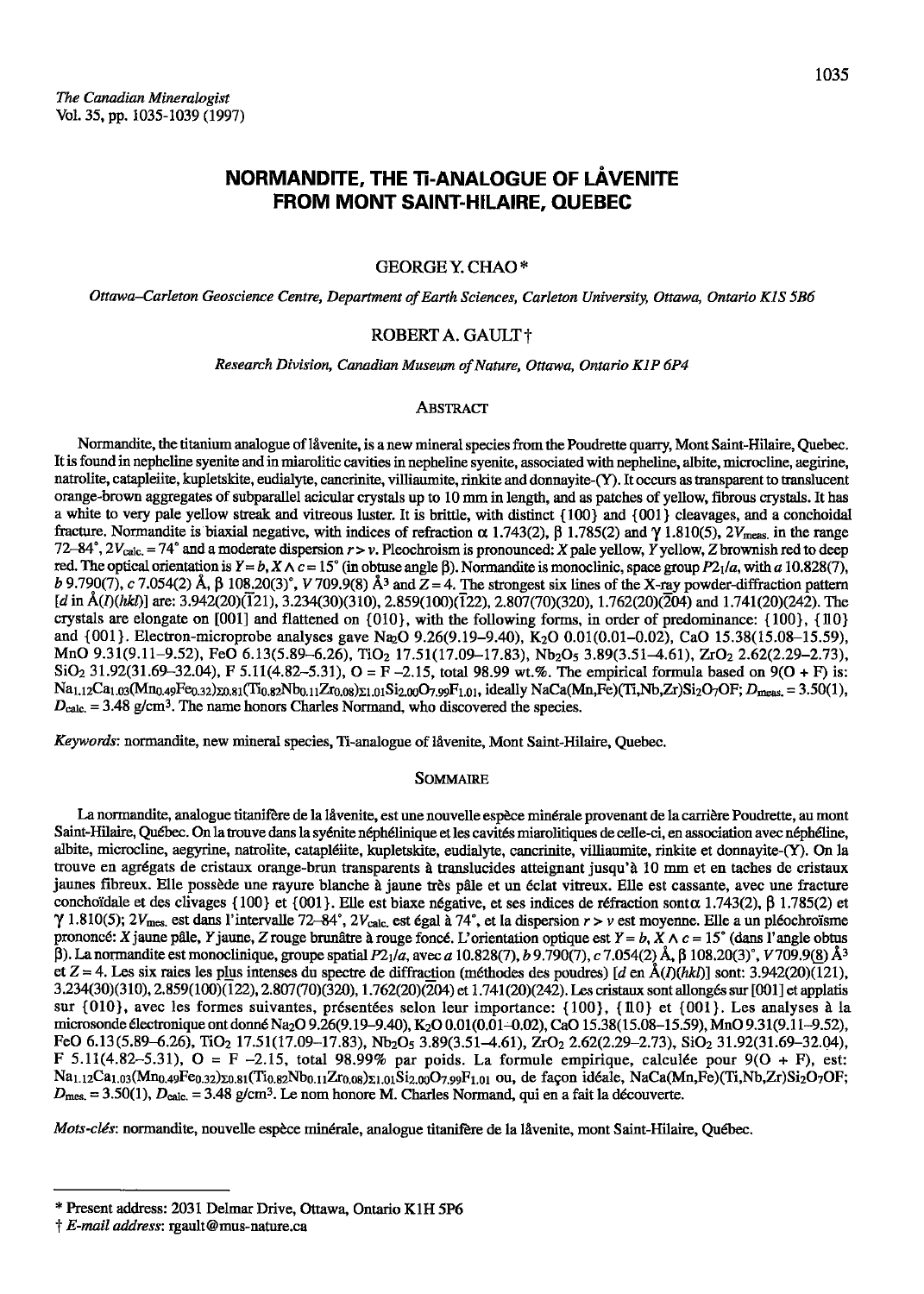#### **INTRODUCTION**

Normandite, ideally NaCa(Mn,Fe)(Ti,Nb,Zr)Si2O7OF and formerly designated as UK 59 (Chao et al. 1990), occurs in the Poudrette quarry, Mont Saint-Hilaire, Rouville County, Quebec. The alkaline rocks of Mont Saint-Hilaire are well known for the diversity of rare-element minerals they contain (Horváth & Gault 1990), and normandite is yet another example of this diversity. The data presented herein establish this species as a new member of the lavenite group of minerals (Table 1). These chemically and structurally related minerals are commonly found in alkaline igneous environments. Merlino & Perchiazzi (1988) suggested the general formula  $X_{16}(\text{Si}_2\text{O}_7)_4(\text{O},\text{OH},\text{F})_8$ , where  $X$  represents cations of various possible charges and radii, and characterized by octahedral and roughly octahedral coordination. As well, they derived ten structure-types for the group, and suggested a classification scheme useful to understand the structural relationships among the known members of the group and to predict unknown members. Besides normandite, other members

TABLE 1. MINERALS CHEMICALLY AND STRUCTURALLY RELATED TO NORMANDITE

| Mineral           | Chemical Formula                                                                                                      | <b>Space Group</b> |
|-------------------|-----------------------------------------------------------------------------------------------------------------------|--------------------|
| Seidozerite       | $(Na,Ca)_{2}(Zr,Ti,Mn)_{2}Si_{2}O_{7}(O,F)_{2}$                                                                       | P2/c               |
| <b>Burpalite</b>  | Na <sub>2</sub> CaZrSi <sub>2</sub> O <sub>2F2</sub>                                                                  | P2 la              |
| Wöhlerite         | NaCa <sub>2</sub> (Zr,Nb)Si <sub>2</sub> O <sub>7</sub> (O,OH,F) <sub>2</sub>                                         | P2.                |
| Rosenbuschite     | (Ca,Na) <sub>3</sub> (Zr,Ti)Si <sub>2</sub> O <sub>8</sub> F                                                          | ΡĪ                 |
| Hiortdahlite      | $(Ca,Na)_{3}(Zr,Ti)Si_{2}O_{7}(O,F)_{2}$                                                                              | ΡĪ                 |
| Götzenite         | Na <sub>2</sub> Ca <sub>3</sub> Ti(Si <sub>2</sub> O <sub>1</sub> ) <sub>2</sub> F <sub>4</sub>                       | PĪ                 |
| Hainite           | Na <sub>s</sub> Ca <sub>s</sub> (Ti,Zr,Mn <sup>2+</sup> ) <sub>3</sub> Si <sub>s</sub> O <sub>28</sub> F <sub>s</sub> | Ρī                 |
| <b>Baghdadite</b> | Ca <sub>3</sub> (Zr,Ti)Si <sub>2</sub> O <sub>9</sub>                                                                 | $P21$ /a           |
| Cuspidine         | $Ca4Si2O7(F,OH)2$                                                                                                     | P2./a              |
| Niocalite         | $Ca_{14}Nb_{2}(Si_{2}O_{7})_{4}O_{6}F_{2}$                                                                            | P2,                |
| Janhaugite        | $Na3Mn2+3Ti2Si4O13(OH,F,O)3$                                                                                          | $P2_1/n$           |
| Normandite        | NaCa(Mn,Fe)(Ti,Nb,Zr)Si <sub>2</sub> O <sub>7</sub> OF                                                                | $P21$ /a           |
| Lâvenite          | $(Na, Ca)_2(Ma^{2+}Fe^{2+})(Zr, Ti)Si_2O_7(O, OH, F)_2$                                                               | P2 <sub>1</sub> /a |

of the group found at Mont Saint-Hilaire are låvenite, wöhlerite, hiortdahlite and rosenbuschite. Normandite (pronounced NAWRMANDITE) recognizes Mr. Charles Normand (b. 1963), of Montreal, Quebec, who discovered the mineral and brought it to the attention of one of the authors (GYC). The new mineral and the name have been approved by the Commission on New Minerals and Mineral Names, IMA. Cotype material is housed in the collections of the Canadian Museum of Nature, Ottawa, under catalogue numbers CMNMI 81540 and CMNMI 81541, and the Royal Ontario Museum, Toronto, under catalogue numbers M44520 and M44521.

### **OCCURRENCE**

Normandite was discovered in 1980 in miarolitic cavities in nepheline syenite at the Poudrette quarry, Mont Saint-Hilaire, Quebec, associated with albite, kupletskite, natrolite and donnayite-(Y). The mineral was



FIG. 1. Scanning electron micrograph of acicular normandite from Mont Saint-Hilaire, Quebec. Scale bar corresponds to  $10 \mu m$ .

found again in 1986 in the same quarry as an abundant accessory associated with nepheline and albite in a large block of nepheline syenite. Since that time, normandite has been found frequently, but in minor quantities, leading us to believe that the mineral is often overlooked and is more abundant than it at first appeared. It is commonly associated with nepheline, microcline, aegirine, catapleiite, eudialyte, cancrinite, villiaumite and rinkite. A mineral with similar physical properties and chemical composition as normandite has been found in Russia at Partachorr. Khibina massif. Kola Peninsula and near the Koklukhtiuai and Muruai Rivers, Lovozero massif, Kola Peninsula (Vlasov 1966), at Tamazeght, Haut Atlas, Morocco (Kadar & Fontan 1988, Khadem Allah 1993), and at Tenerife, Canary Islands (Ferguson 1978).

### PHYSICAL AND OPTICAL PROPERTIES

Normandite is generally orange to orange-brown; very fine fibers are yellow. The streak is white to very pale yellow. The mineral is translucent to transparent, with a vitreous luster. It is brittle, with a Mohs hardness of 5 to 6. The mineral has distinct  $\{100\}$  and  $\{001\}$  cleavages and a conchoidal fracture. In the miarolitic cavities, normandite occurs as groups of fine acicular crystals up to 2 mm in length and as irregular fibrous patches; in the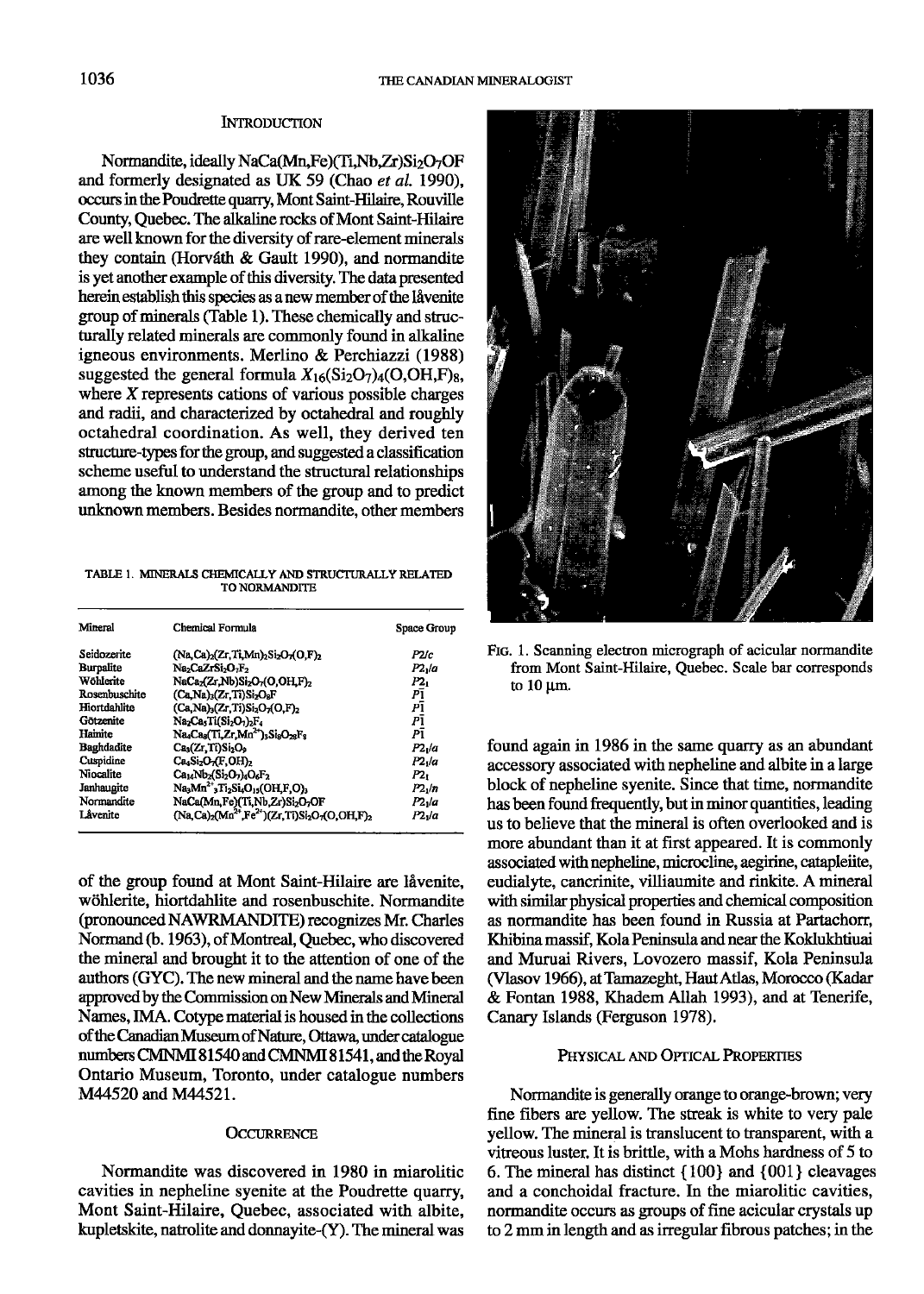|                                | (1)<br>Normandite  |      | (2)<br>Lâvenito |        | (3)<br>Wöhlerite |        | (4)<br>«Titano-<br>lavento» |      |
|--------------------------------|--------------------|------|-----------------|--------|------------------|--------|-----------------------------|------|
|                                | wt%                | apfu | wt%             | apfu   | wt%              | apfu   | wt%                         | apfu |
| Na <sub>2</sub> O              | 9.26               | 2.25 | 11.20           | 2.97   | 7.55             | 1.92   | 10.70                       | 2.88 |
| K.O                            | 0.01               |      | 0.04            | 0.01   | 0.03             | 0.01   |                             |      |
| MgO                            |                    |      | 0.15            | 0.03   | 0.35             | 0.07   |                             |      |
| CaO                            | 15.38              | 2.06 | 6.94            | 1.02   | 25.90            | 3.63   | 10.92                       | 1.54 |
| MnO                            | 9.31               | 0.99 | 10.38           | 1.20   | 3.39             | 0.38   | 10.34                       | 1.15 |
| FcO                            | 6.13               | 0.64 | 2.39            | 0.27   | 1.54             | 0.17   | 4.89                        | 0.54 |
| Fe <sub>2</sub> O <sub>3</sub> |                    |      |                 |        |                  |        | 0.12                        | 0.01 |
| $\mathrm{Al}_2\mathrm{O}_3$    |                    |      | 0.04            | 0.01   | 0.05             | 0.01   |                             |      |
| SiO <sub>2</sub>               | 31.92              | 4.00 | 29.05           | 3.97   | 30.92            | 4.05   | 30.92                       | 4.06 |
| TiO <sub>2</sub>               | 17.51              | 1.65 | 1.81            | 0.19   | 2.05             | 0.20   | 11.30                       | 1.12 |
| ZrO <sub>2</sub>               | 2.62               | 0.16 | 26.18           | 1.74   | 15.01            | 0.96   | 16.72                       | 1.07 |
| Nb <sub>2</sub> O <sub>5</sub> | 3.89               | 0.22 | 7.63            | 0.47   | 9.21             | 0.55   | 3.01                        | 0.20 |
| F                              | 5.11               | 2.02 | 3.71            | 1.60   | 4.18             | 1.73   | 1.55                        | 0.64 |
| H,O                            |                    |      | (0.44)          | (0.40) | (0.32)           | (0.27) |                             |      |
| <b>SUM</b>                     | 101.14             |      | 99.96           |        | 100.50           |        | 100.47                      |      |
| $O = F$                        | $-2.15$            |      | $-1.56$         |        | $-1.76$          |        | $-0.65$                     |      |
|                                | <b>TOTAL 98.99</b> |      | 98,40           |        | 98.74            |        | 99.82                       |      |

(1) Mont Saint-Hilaire, Quebec. Average result of five electron-microprobe analyses. Formula calculation on the basis of 18(O+F).

(2) Mont Saint-Hilaire, Quebec. Average result of five electron-microprobe analyses. Formula calculation on the basis of 16(O) + 2(F,OH). Proportion of H<sub>2</sub>O calculated by stoichiometr<br>(3) Mont Saint-Hilaire, Quebec. Average result of three electron-microprobe analyses. Formu  $\frac{1}{2}$  declination on the basis of 16(O) + 2(F,OH). Proportion of H<sub>2</sub>O calculated by stoichiometry. (4) Lovozero, Kola Peninsula, Russia (Kutukova 1940). apfu: atoms per formula unit.

nepheline syenite, normandite commonly occurs as euhedral prismatic crystals up to l0 mm ia length as well as in groups of subparallel acicular crystals or fine fibers. The crystals are elongate on [001] and flattened on {100}, with the following forms being observed, in order of predominance: {100}, {110} and {001}.The (100) and (110) faces are commonly striated longitudinally. Normandite is nonfluorescent in ultraviolet light. The density of the mineral, measured with a Berman balance at room temperature, is  $3.50(1)$  g/cm<sup>3</sup>, which compares well with the calculated density of  $3.48$  g/cm<sup>3</sup>. The mineral is not attacked by 1:1  $HCI$  or  $HNO<sub>3</sub>$ .

Optically, normandite is biaxial negative, with indices of refraction  $\alpha$  1.743(2),  $\beta$  1.785(2) and  $\gamma$  1.810(5) ( $\lambda =$ 589 nm); the angle 2V was measured on two crystals:  $72(1)^\circ$ and 84 $(1)$ °; 2 $V_{\text{calc.}}$  is equal to 74. There is moderate dispersion,  $r > v$ . Pleochroism is pronounced: X pale yellow,  $Y$  yellow and  $Z$  brownish red to deep red. The optical orientation is  $Y = b$ ,  $X \wedge c = 15^{\circ}$  (in obtuse angle  $\hat{\beta}$ ).

### **CHEMISTRY**

Normandite was analyzed using wavelength dispersion on a Cambridge Microscan MK5 electron microprobe with an operating voltage of 15 kV and a beam current of  $0.30 \mu A$ . The following standards were employed: albite (Na), anorthite (Ca), hornblende (K, Fe, Ti, Si), manganoan ilmenite (Mn), NaNbO<sub>3</sub> (Nb), zircon (Zr) and biotite (F). Mg and Al were sought, but not detected. Rhodochrosite (Mn) and LiF (F) were used as standards in the analysis of the låvenite. The average result of five analyses of normandite is presented in Table 2, along with

TABLE 2. COMPOSITION OF NORMANDITE AND RELATED MINERALS compositions of låvenite, wöhlerite and "titano-låvenite" for comparison. The empirical formula of normandite derived from the analysis and based on  $9(O + F)$  is:  $Na<sub>1.12</sub>Ca<sub>1.03</sub>(Mn<sub>0.49</sub>Fe<sub>0.32</sub>)<sub>20.81</sub>(Ti<sub>0.82</sub>Nb<sub>0.11</sub>Zr<sub>0.08</sub>)<sub>21.01</sub>Si<sub>2.00</sub>$  $O_{7.99}F_{1.01}$  or, ideally, NaCa(Mn,Fe)(Ti,Nb,Zr)Si<sub>2</sub>O<sub>7</sub>OF. A structural study would be useful to test the ordering of the Na, Ca, O and F sites suggested in the ideal formula.

> The compatibility index derived from the Gladstone-Dale calculations  $1-(K_p/K_c) = 0.033$ , is regarded as excellent (Mandarino 1981).

## X-RAY CRYSTALLOGRAPHY

Single-crystal X-ray precession photographs show normandite to be monoclinic, space group  $P2_1/a$ . The initial unit-cell parameters measured from the precession photographs were refined by a least-squares method, using Gandolfi X-ray-diftaction data (Table 3). The indexing of the Gandolfi diffraction lines was based on the calculated d-values, using precession photographs as a guide. It was assumed that only the strong reflections on the precession photograpbs were recorded on the Gandolfi diffraction pattern. The refined unit-cell parameters are: a  $10.828(7)$ , b  $9.790(7)$ , c  $7.054(2)$  Å,  $\beta$   $108.20(3)$ °.

TABLE 3. NORMANDITE: X-RAY POWDER-DIFFRACTION DATA

| I                                                                              | $d_{obs}$                                                                                                               | $d_{abc}$                                                                                                                             | hhl                                                                                           | ı                                                                 | $d_{obs}$                                                                                                | $d_{ab}$                                                                                                                       | hld                                                                                     |
|--------------------------------------------------------------------------------|-------------------------------------------------------------------------------------------------------------------------|---------------------------------------------------------------------------------------------------------------------------------------|-----------------------------------------------------------------------------------------------|-------------------------------------------------------------------|----------------------------------------------------------------------------------------------------------|--------------------------------------------------------------------------------------------------------------------------------|-----------------------------------------------------------------------------------------|
| 10<br>5<br>10<br>20<br>5<br>30<br>100<br>70<br>5<br>10<br>10<br>10<br>10<br>10 | 6.70<br>5.50<br>5.13<br>3.942<br>3.350<br>3.234<br>2.859<br>2.807<br>2,749<br>2.477<br>2.441<br>2.337<br>2.276<br>2.187 | 6.701<br>5.496<br>5.143<br>3.9395<br>3.3505<br>3.2358<br>2.8609<br>2,8078<br>2,7483<br>2.4757<br>2.4415<br>2.3371<br>2.2762<br>2.1844 | 001<br>īп<br>200<br>121<br>002<br>310<br>122<br>320<br>222<br>322<br>402<br>032<br>420<br>422 | 10<br>10<br>10<br>10<br>20<br>20<br>20<br>20<br>20<br>5<br>5<br>5 | 2.165<br>2.011<br>1.974<br>1.876<br>1.762<br>1.741<br>1.727<br>1.688<br>1.627<br>1.554<br>1.532<br>1.486 | 2.1630<br>2.0132<br>1.9756<br>1.9719<br>1.8772<br>1.7634<br>1.7400<br>1.7280<br>1.6886<br>1.6269<br>1.5532<br>1.5312<br>1.4857 | 332<br>510<br>042<br>232<br>142<br>204<br>242<br>442<br>610<br>152<br>632<br>512<br>524 |
|                                                                                |                                                                                                                         |                                                                                                                                       |                                                                                               |                                                                   |                                                                                                          |                                                                                                                                |                                                                                         |

Gandolfi camera, 114.6 mm in diameter, CoK $\alpha$  radiation,  $\lambda = 1.7902$  Å, intensities visually estimated

#### DISCUSSION

The crystal structures of cuspidine (Saburi et al. 1977), låvenite (Mellini 1981), niocalite (Mellini 1982), wöhlerite (Mellini & Merlino 1979), hiortdahlite (Merlino & Perchiazzi 1985, 1987) and burpalite (Merlino et al. 1990), and the description of janhaugite, show a close structural relationship among all these minerals. WaIs of octahedra, consisting of various cations, are interconnected by corner sharing to create a framework stengthened by the  $Si<sub>2</sub>O<sub>7</sub>$  units (Merlino & Perchiazzi 1988). The cell parameters and the X-ray powder-diftaction pattern of normandite are very close to those of the låvenite-group minerals, particularly lavenite and janhaugite (Raade  $\&$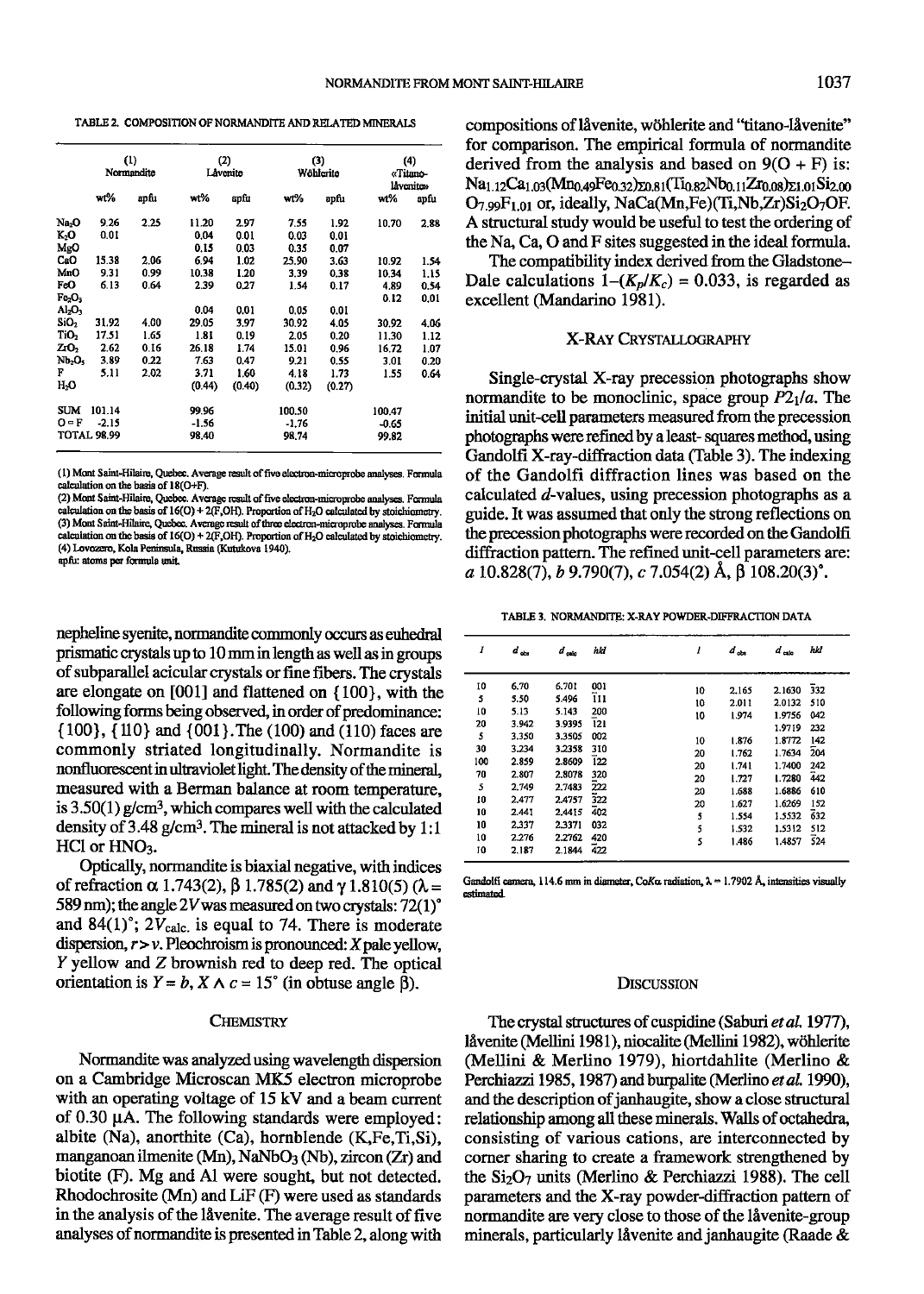|                            | (1)                       | (2)                | (3)                       | (4)                       | (5)                       | (6)                       | (7)                      |
|----------------------------|---------------------------|--------------------|---------------------------|---------------------------|---------------------------|---------------------------|--------------------------|
|                            | Normandite                | "Titano            | Låvenite                  | Låvenite                  | Wöhlerite                 | Wöhlerite                 | Janhaugite               |
|                            |                           | låvenite"          |                           |                           |                           |                           |                          |
| Space group                | P2 <sub>1</sub> /a        | P2 <sub>1</sub> /a | P2 <sub>1</sub> /a        | P2 <sub>1</sub> /a        | P2 <sub>1</sub>           | P2 <sub>1</sub>           | $P2\sqrt{n}$             |
| a(A)                       | 10.828(6)                 |                    | 10.83(1)                  | 10.825(5)                 | 10.823(3)                 | 10.863(8)                 | 10.668(2)                |
| b                          | 9.790(6)                  |                    | 9.98(1)                   | 9.979(5)                  | 10.244(3)                 | 10.255(9)                 | 9.787(4)                 |
| c.                         | 7.054(2)                  |                    | 7.174(5)                  | 7.173(2)                  | 7.290(2)                  | 7.290(3)                  | 13.931(3)                |
| $\beta$ (°)                | 108.20(3)                 |                    | 108.1(1)                  | 108.20(2)                 | 109.00(4)                 | 109.19(4)                 | 107.82(2)                |
| R.I. $\alpha$              | 1.743(2)                  | 1.720              | 1.67                      | 1.720(1)                  | 1.700                     | 1.701(2)                  | 1.770(4)                 |
| β                          | 1.785(2)                  | 1.746              | 1.69                      | 1.751(2)                  | 1.716                     | 1.715(2)                  | 1.828(4)                 |
| γ                          | 1.810(5)                  | 1.760              | 1.72                      | 1.774(2)                  | 1.726                     | 1.726(2)                  | 1.910(calc.)             |
| 2V(°)                      | $(-)72$                   | $(-)73 - 74$       | (-)40-70                  | $(-)78(1)$                | (-)71-79                  | $(-)72(3)$                | $(+)80$                  |
| Dispersion                 | Moderate                  |                    | Weak                      | Strong                    | <b>Distinct</b>           | Indistinct                |                          |
|                            | r > v                     |                    |                           | r < v                     | r < v                     |                           |                          |
| Orientation                | $Y = b$                   |                    | $Y = b$                   | $Y = b$                   | $Z = b$                   | $Z = b$                   | $Z = b$                  |
|                            | $X \wedge c = 15^{\circ}$ |                    | $X \wedge c = 20^{\circ}$ | $X \wedge a = 21^{\circ}$ | $X \wedge c = 45^{\circ}$ | $X \wedge c = 48^{\circ}$ | $X \Lambda c = +15(3)$ ° |
|                            | in obtuse $\beta$         |                    | in acute $\beta$          |                           | in acute $\beta$          | in acute $\beta$          |                          |
| $\mathbf{H}_{\text{mohs}}$ | $5 - 6$                   | 6                  | 6                         | ~6                        | $5.5 - 6$                 | ~6                        |                          |
| $D_{\text{meas}}$ g/cm     | 3.50(1)                   | 3.556              | 3.51-3.54                 |                           | 3.42                      |                           | 3.60(5)                  |

TABLE 4. SELECTED PROPERTIES OF NORMANDITE AND RELATED MIMRALS

(1) Mont Saint-Hilaire, Québec, this study.

(2) Koklukhtiuai River, Lovozero massif, Russia (Kutukova 1940).

(3) Langesundfjord district, Norway (Roberts et al 1990); cell parameters from Mellini (1981).

(4) Mont Saint-Hilaire, Qudbec, this study.

(5) Brevih Norway (Winchell & Winchell l96l); space group and cell parameters from Mellini and Merlino (1979).

(6) Mont Saint-Hilaire, Ouébec, this study.

(7) Gjerdingen, Nordmarka, northern Oslo region, Norway (Raade & Mladeck 1983).

Mladeck 1983), suggesting an isostructural relationship (Table 4). Titanium-for-zirconium substitution in låvenite was proposed by Simonov & Belov (1960) and by Mellini (1981). The wide range of Ti-Zr variation in lavenite, as reported in Vlasov (1966), Mellini (1981) and this study, indicates that a complete solid-solution exists between låvenite and normandite.

All four members of the låvenite group found at Mont Saint-Hilaire occur in similar environments, most commonly in miarolitic cavities within the nepheline syenite and in the nepheline syenite iself: one specimen was found to contain rosenbuschite, wöhlerite and hiortdahlite in a single cavity. Although not definitive, color and morphology are useful in visually distinguishing these minerals at Mont Saint-Hilaire. Hiortdablite is generally pale yellow and thick acicular, rosenbuschite is pale yellow and fibrous, wöhlerite is yellow and tabular, normandite is orange to yellow, acicular to fibrous, and låvenite is brownish yellow, acicular to fibrous, and occurs most commonly in xenoliths and pegmatites.

# **ACKNOWLEDGEMENTS**

The authors thank Peter Jones, Carleton University, for the electron-microprobe analyses, and László Horváth for information on the provenance of normandite at Mont Saint-Hilaire. We are grateful to Carl Francis and Anthony Mariano for reviews of the manuscript, and to Associate Editor Nelson Eby and interim editor Wallace MacLean for many helpful suggestions to improve the manuscripL This work was supported by the Natural Sciences and Engineering Research Council of Canada (to GYC).

### **REFERENCES**

- CHAO, G.Y., CONLON, R.P. & VAN VELTHUIZEN, J. (1990): Mont Saint-Hilaire unknowns. Mineral. Rec. 21, 363-368.
- FERGUSON, A.K. (1978): The occurrence of ramsayite, titan-låvenite and a fluorine-rich eucolite in a nepheline-syenite inclusion from Tenerife, Canary Islands. Contrib. Mineral. Petrol. 66, 15-20.
- HORVÁTH, L. & GAULT, R.A. (1990): The mineralogy of Mont Saint- Hilaire, Quebec. Mineral. Rec. 21, 284-359.
- KADAR, M. & FONTAN, F. (1988): La titano-låvenite des pegmatites agpaitiques du massif du Tamazeght, Maroc. Pdle titanifdre de la série de la låvenite, Colloque Aspects modernes de la minéralogie et cristallochimie des minéraux, Liège, Belgique.
- KHADEM ALLAH, B. (1993): Syénites et Pegmatites Néphéliniques du Complexe Alcalin du Tamazeght (Haut Atlas de Midelt, Maroc). Thèse de doctorat, Université Paul-Sabatier, Toulouse, France.
- KUTUKOVA, E.I. (1940): Titanolåvenite from the Lovozero Massif. Trudy Ign. Akad. Nauk SSSR 31, 23-29 (in Russ.).